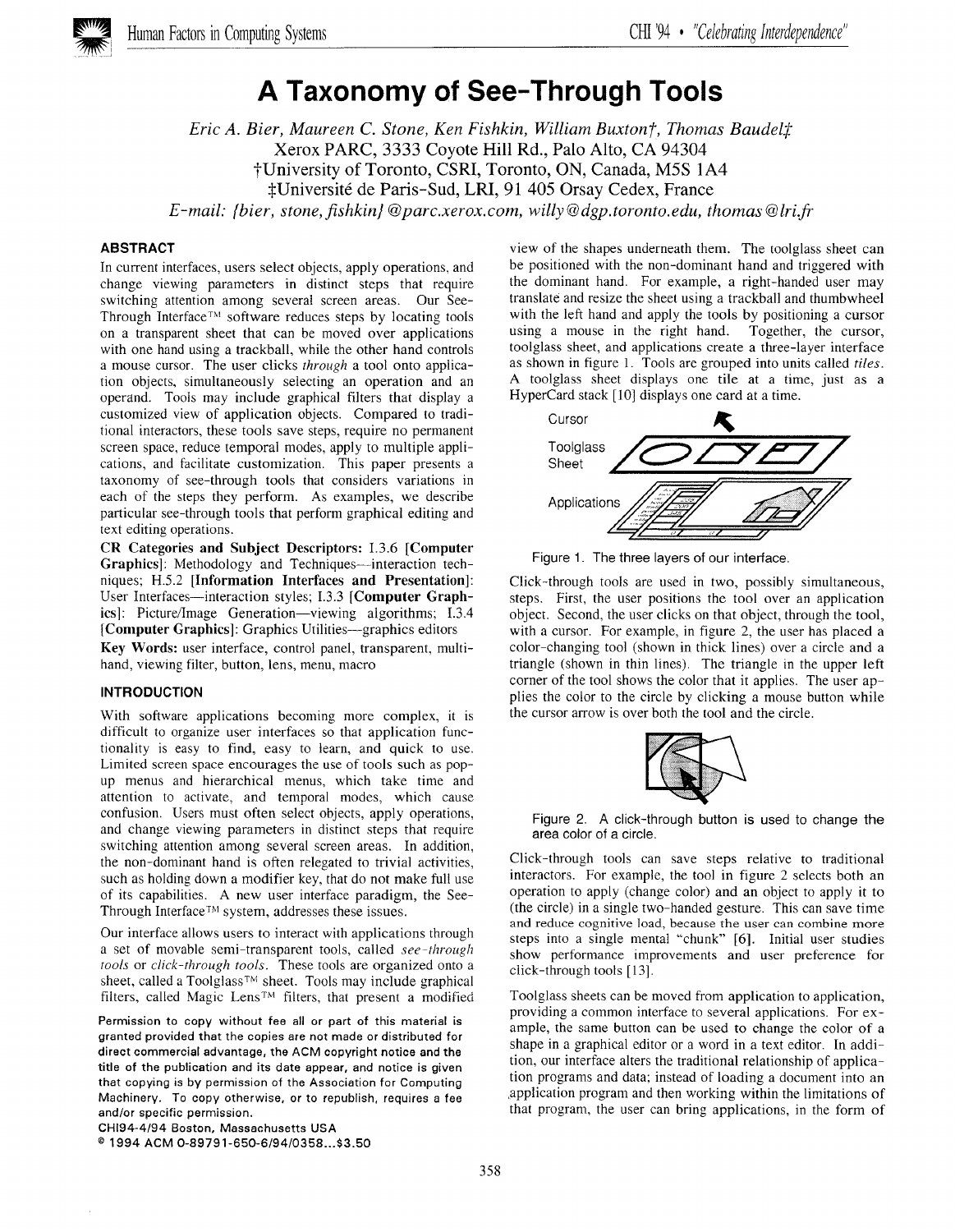see-through tools, to the document.

See-through tools make good use of the coarse-positioning skills of the non-dominant hand, which have been described by Guiard [11]. However, unlike interfaces that require holding down modifier keys, this interface can be used, with reduced speed, when only one hand is available; the user can drag a tool into place with the mouse cursor and then apply it.

These tools have many other potential advantages. Toolglass sheets take up no permanent screen space. See-through tools replace temporal modes, which can be difficult to get into and out of, with spatial modes, which are entered and exited by moving the sheet. They allow the user's gaze and the mouse cursor to remain in the work area. They can be rearranged by copying or dragging. They can be composed by overlapping, providing users with a visual way to create their own macros. They can be added incrementally to a user interface based on traditional interactors. Finally, when a tool includes a magic lens filter, it provides the user with a modified view of the application objects that helps in the use of that tool.

The discovery of many examples of useful see-through tools has made it clear that they define a large new design space for user interfaces. In this paper, we describe some tools that we have found interesting and instructive. We also describe a taxonomy of see-through tools, which provides both an overview of the see-through interface system for those interested in understanding its potential, and an understanding of the ways that these tools may vary that will aid implementors of such tools. We structure this material as a taxonomy because our own exploration of the see-through interface paradigm proceeded by discovering particular tools and then categorizing them. A previous paper on this interface describes its implementation and its uses for graphical editing and visualization [4].

See-through tools have been implemented on several platforms. Most of the tools described here are implemented in the Multi-Device Multi-User Multi-Editor (MMM) framework [3] in the Cedar programming environment [22], which runs on SunOS. Tools for visualizing maps and editing graphics are implemented in C++ in the X Window system. An implementation on the Apple Macintosh is in use for human factors studies [13]. The tools of figures 5, 6, 11, 14 and 15 are envisionments of tools that will be implemented in the future; the rest are existing tools.

The rest of this paper is organized as follows. We describe related work. Then we describe five basic steps in the operation of a see-through tool. The next five sections describe a set of see-through tools that illustrate variations in each of these five basic steps. In addition, each of these sections describes one or more types of variation of a given basic step and expresses each type of variation as an axis of our taxonomy. The remaining sections summarize the taxonomy and present conclusions and plans for future work.

#### RELATED WORK

Our work on see-through tools builds on a large body of previous work in a number of disciplines, including two-handed interfaces, movable tools, transparent tools, and visual filters. In addition, the taxonomy presented here relates to previously published taxonomies of user interface components.

Two-handed interfaces. As in VIDEOPLACE, our interface allows the use of two hands simultaneously [14]. However, our tools make an asymmetric use of the hands, with the non-



dominant hand defining a coarse frame in which the dominant hand works. As noted by Guiard, such asymmetric bimanual activity is both natural for people and very common in everyday activities [11]. Buxton and Myers showed in a scrolling and text selection activity that users tend to overlap the use of both hands [7]. Our interface takes advantage of this insight to support a general-purpose user interface paradigm.

Movable tools. Previous systems allow the user to position commands over the application work area. For example, Macintosh tear-off menus [16] can be dragged by their borders and positioned for later use. Our tools differ in that the tool and cursor can move independently.

Transparent tools. Many CAD tools display partly-transparent stationary menus on top of the application work area. The Markup graphics editor displayed a semi-transparent pop-up menu of modes [17]. Recent work allows menus to be made transparent in X windows [1]. One author has proposed the use of transparent windows [20]. Our tools are unique in that they are both two-handed and use the position of the cursor over a tool and over the underlying application to determine the result of an interaction.

Visual filters. Many window systems include a movable pixel magnifier to enlarge a region of the screen. Recent image processing systems support a wide variety of filter operations including composition of overlapping filters [19]. A portal in the Pad system can present a modified view of the part of the workspace seen through it [18]. Related work on visual filters has been described in more detail [4]. Previous systems did not allow the filter to be moved with the non-dominant hand nor to be combined with click-through tools.

Taxonomies. In their classic paper, Foley and Wallace describe the value of virtual devices and identify pick, button, locator, and valuator as categories of tools [9]. See-through tools blur some of these categories. A click-through button can also be a pick because the user can click on a button and an application object at the same time. Likewise, a button can also be a *locator* because the user can click on a button and specify an application position at the same time. While their taxonomy is concerned almost exclusively with function, ours includes issues of triggering, appearance, motion, and instantiation.

#### OPERATION OF SEE-THROUGH TOOLS

The toolglass sheet is a layer between the cursor and the application, as shown in figure 3. A tool on the sheet intercepts input from the user and delivers modified input to the application. Likewise, it intercepts display requests from the application and produces a modified image on the screen. The tool can be moved relative to both the application and the cursor.





The italic labels in figure 3 show four steps in the operation of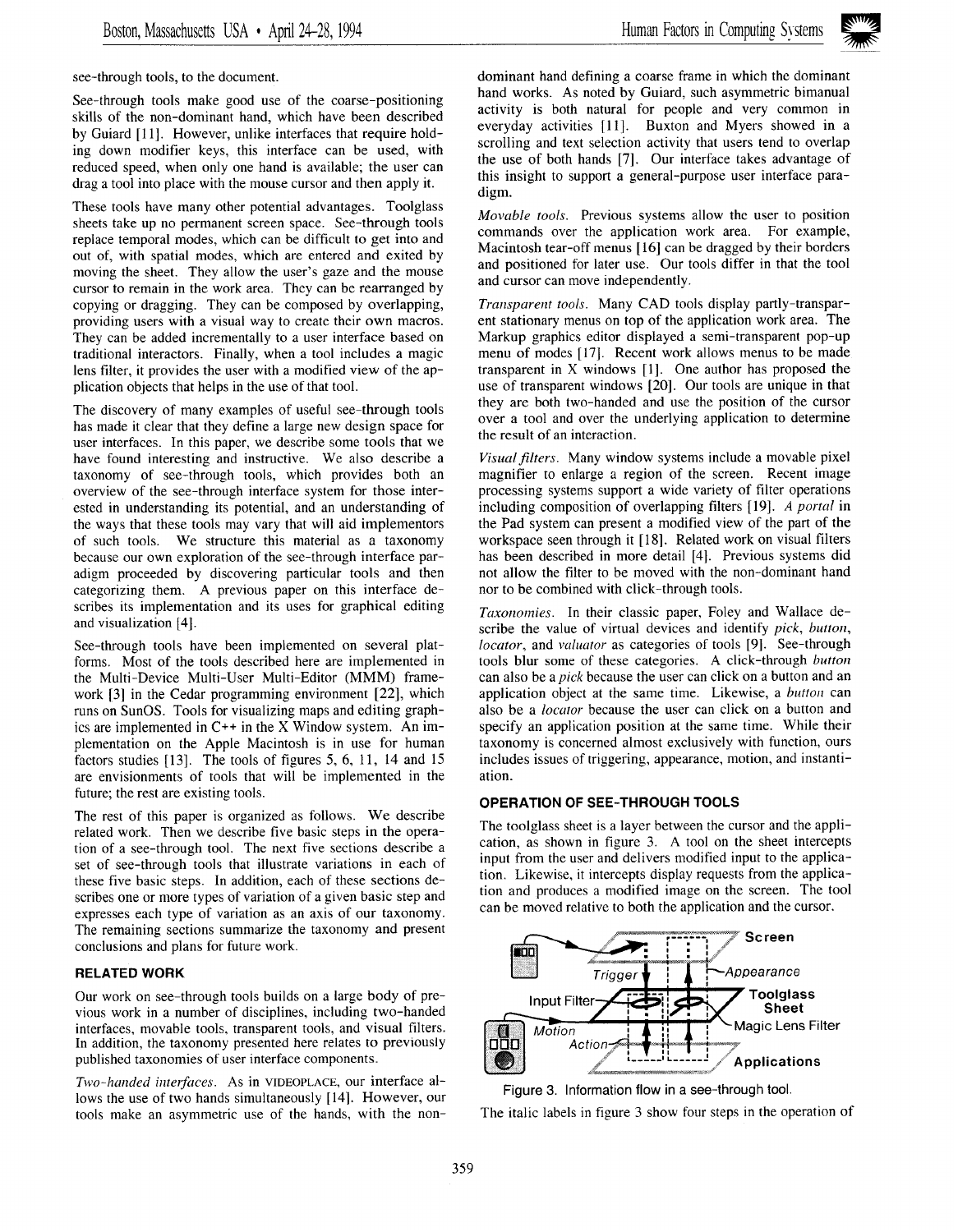a see-through tool: receiving a triggering event from the user (*Trigger*), computing an action based on that event and having an application perform that action  $(Action)$ , computing the appearance of the tool and the application as seen through it (Appearance), and moving over application objects (Motion), A fifth step, instantiation on a toolglass sheet (*Instantiation*), is not shown. This section defines and describes these five steps.

Trigger. As with traditional tools, the user can trigger a seethrough tool with a variety of actions including mouse clicks or pen gestures. Any trigger may come to a tool via another see-through tool that overlaps it.

Action. In response to a triggering event, a see-through tool produces a command to be executed. This command may be executed by the tool itself or passed to the application underneath it. The action may cause data to flow from the tool to the application and/or from the application to the tool, as indicated by the bidirectional arrows in figure 3. While many actions consist of a short message, actions may contain a large quantity of data, such as an entire disk file. The action produced may be applicable to only a single application, or may be expressed in an application-independent format. Application-independent commands implemented in our system include selection, creation, deletion, and modification of graphical properties, such as font and color. When several see-through tools are composed by overlapping them, the action may include contributions from each of these tools.

Appearance. Like traditional tools, a see-through tool may draw a picture that identifies its boundary and function. However, because it overlaps underlying applications, a tool's picture often contains elements that are transparent, translucent, or small in order to avoid obscuring the application underneath. In addition, a tool may modify the appearance of the application underneath using a magic lens filter  $[4][5][21]$ . For example, a tool that selects text characters may display visible symbols to distinguish SPACES from TABs. A related paper describes many uses of movable filters in user interfaces [21]. Thus, we discuss filters only briefly in this paper.

Motion. In general, a toolglass sheet and all of its tools translate as a unit under the control of a 2D valuator such as a trackball and resize as a unit under the control of a ID valuator such as a thumbwheel. However, some tools may change their relationship to the sheet (and to other tools), e.g., by translating, rotation, or resizing. This relative motion may be triggered either by an explicit request or in response to the presence of particular applications or application objects below the tool.

Instantiation. Before it can be used, a see-through tool must be instantiated on a toolglass sheet. The tool may appear whenever this sheet is used, only when this sheet is in a particular temporary mode, or only when this sheet is in a particular position relative to the application. The tool may be customized to a greater or lesser degree by the user. A tool may be built from any number of see-through components; a simple tool will have only one component, a complex tool may have dozens or more.

Each of the next five sections considers one of the five steps, presenting examples that illustrate variations in that step's behavior. Where several types of variation are present for a single step, each type is discussed in its own subsection. Each type of variation is an axis of our taxonomy.

# TRIGGER

This section describes one axis of our taxonomy: trigger type.

The user can trigger a tool in a variety of ways, including clicking with a mouse, dragging (pressing a mouse button, moving the mouse while the button is held down and then releasing at a new position), or gesturing (e.g., drawing a stroke, character or symbol on the tool). In addition, tools can receive input from other see-through tools that are layered above them.

While the triggering events are familiar, doing them over seethrough tools instead of over editors or traditional interactors allows more information to be extracted from each event; the tool and the application are both under the cursor position, so each token of the input can operate on the tool, the application or both. For example, one click on the button of figure 1 chooses a command and an operand simultaneously.

Dragging events may begin inside a click-through button and end outside of it. When applied to a shape creation palette this results in a "drop-and-drag" (not drag-and-drop) operation, as shown in figure 4. Here, each dashed shape is a click-through button. When the mouse button goes down over a shape, a copy of that shape is added to the scene, made opaque, and attached to the cursor. The object then moves with the cursor until the mouse button goes up, allowing fine positioning of the new shape.



Figure 4. Drop-and-drag from a shape palette.

Dragging may also begin outside of a tool and end inside it. For example, a shape may be dragged in a traditional way to a printer icon located on the toolglass sheet, causing the document to be printed. This is drag-and-drop with the target of the drop on the sheet,

A stroke gesture may begin in one part of a tool and end in another. Figure 5 shows a tool that combines single stroke gestures (like those used in Kurtenbach's Marking Menus [15]) with pie menus [12]. In figure 5(a), the user strokes from a graphical shape (a triangle) positioned under the circular center button of the menu to a button labelled "Fill Color", to apply the fill color of the triangle to the rectangular prototype object that is part of the tool. Conversely, in figure 5(b), the user strokes from the "Dashes" button to the circular center button to apply the dash pattern of the prototype to the triangle. Figure 5(c) shows the result.



Figure 5. Property Sampler/Applicator. (a) Sampling fill color. (b) Applying dashes. (c) The result.

A common problem with gesture interfaces is that it is hard for the system to distinguish input that is intended as a gesture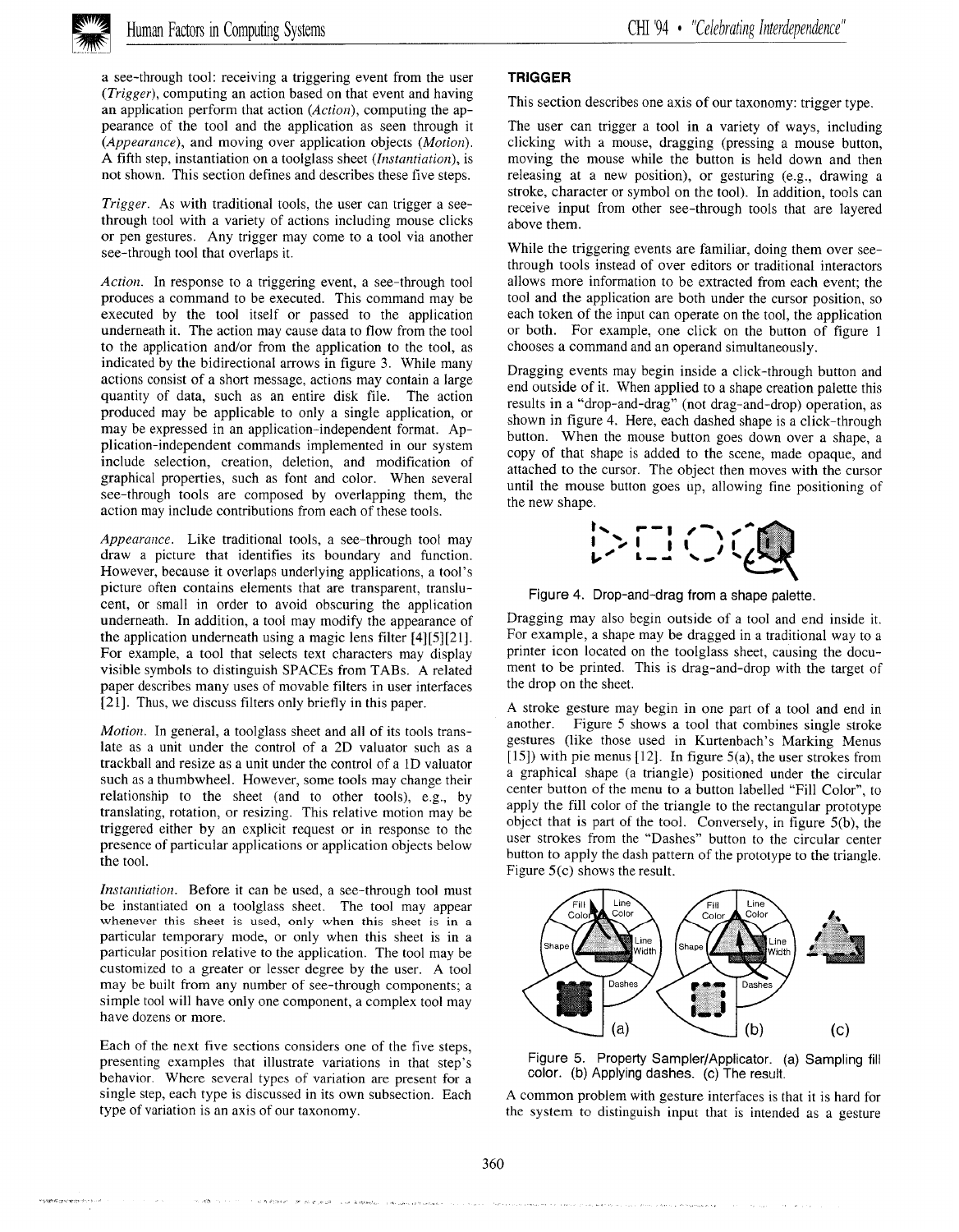from input intended as writing or drawing. Our solution is to use a see-through tool as the gesture interpreter. In figure 6, the user moves a gesture-interpreting tool (solid black lines) over a drawing and deletes a triangle with a gesture. Note that the same gestures can be used in multiple applications because the gesture interpreter can be moved from one application to another.



Figure 6. A gesture tool. (a) A deletion gesture, 'X', is made. (b) The triangle is deleted.

### ACTION

This section describes seven axes of our taxonomy that are related to the action step of a tool: input transparency, data direction, data magnitude, application independence, application, operation class, and composition.

#### Input Transparency

In addition to click-through tools, which pass commands and cursor coordinates to the application beneath them, toolglass sheets include traditional, click-on, tools, whose function does not depend on the relative position of the cursor and the application. Our click-on tools include simple buttons, radio buttons, cycling-value buttons, on-off buttons, sliders and dials. Several of these buttons are used in the Lens Sampler tool shown in figure 7. This tool uses radio buttons to select a lens shape and filter type. The slider modifies a lens parameter. "Settings" is an on-off button that makes the radio buttons appear or disappear. The navigation buttons are simple buttons that cause a different tile (set of tools), to be displayed. Finally, the "Trackball Button" is a simple button that connects the trackball and thumbwheel to this sheet, allowing them to move and resize it. This connection is needed because several sheets may be on-screen at once.



Figure 7. The Lens Sampler tile.

#### Data Direction

Our tools can both send commands and data to applications and receive commands and data from them. Because it is positioned over the application, a tool can easily pick up application shapes from the region under it or drop shapes into this region. For example, the graphics clipboard of figure 8 picks up a shape when the clipboard is empty and the user clicks on a shape, as shown in figure 8(a). As the clipboard moves, it displays a fragment of the copied shape (figure 8(b)). The entire shape can be pasted somewhere else (figure 8(c)). Moving the clipboard leaves the new copy behind while the fragment continues to move with the tool (figure  $8(d)$ ).



Clicking the square in the upper left corner clears the tool for reuse.

Some tools mostly *send* information to the application, such as the shape creation palette of figure 4. Others mostly receive information. For example, the Print Tool of figure 9(a) picks up application shapes, clips them to a rectangle, positions them on a page of specified size and creates a file that prints as shown in figure 9(b).







#### Data Magnitude

Some tools send only a small amount of information to the application. The color-changing button of figure 2, for example, sends two short commands, one to select the shape at the mouse coordinates and another to change the color of that shape. Other tools may send large amounts of information. For example, the Clip Art tool, shown in figure 10, can transfer an entire illustration in a single click. The bottom part of this tooI is a hierarchical file browser, showing the sub-directories and files in the current directory. Pressing the UP button causes the tool to display the parent directory of the current one. Clicking on a file icon with the left mouse button drops the contents of the file into the application below. Clicking with the middle mouse button causes the contents of that file to be shown in the upper part of the tool; the tile of figure 10 shows the picture "/ClipArt/Arrows/TriangleArrows". These shapes can then be drop-and-dragged into the application.



Figure 10. The Clip Art tool.

## Application Independence

Tools can be designed either to work over a single application or to work over multiple applications. In the first case, the tool and application can exchange commands and data in formats specific to that application. In the second case, the tool must either express commands and data in a standard format, or must contain software to handle the data and commands of each application over which it is used.

Application-independent tools are more valuable because the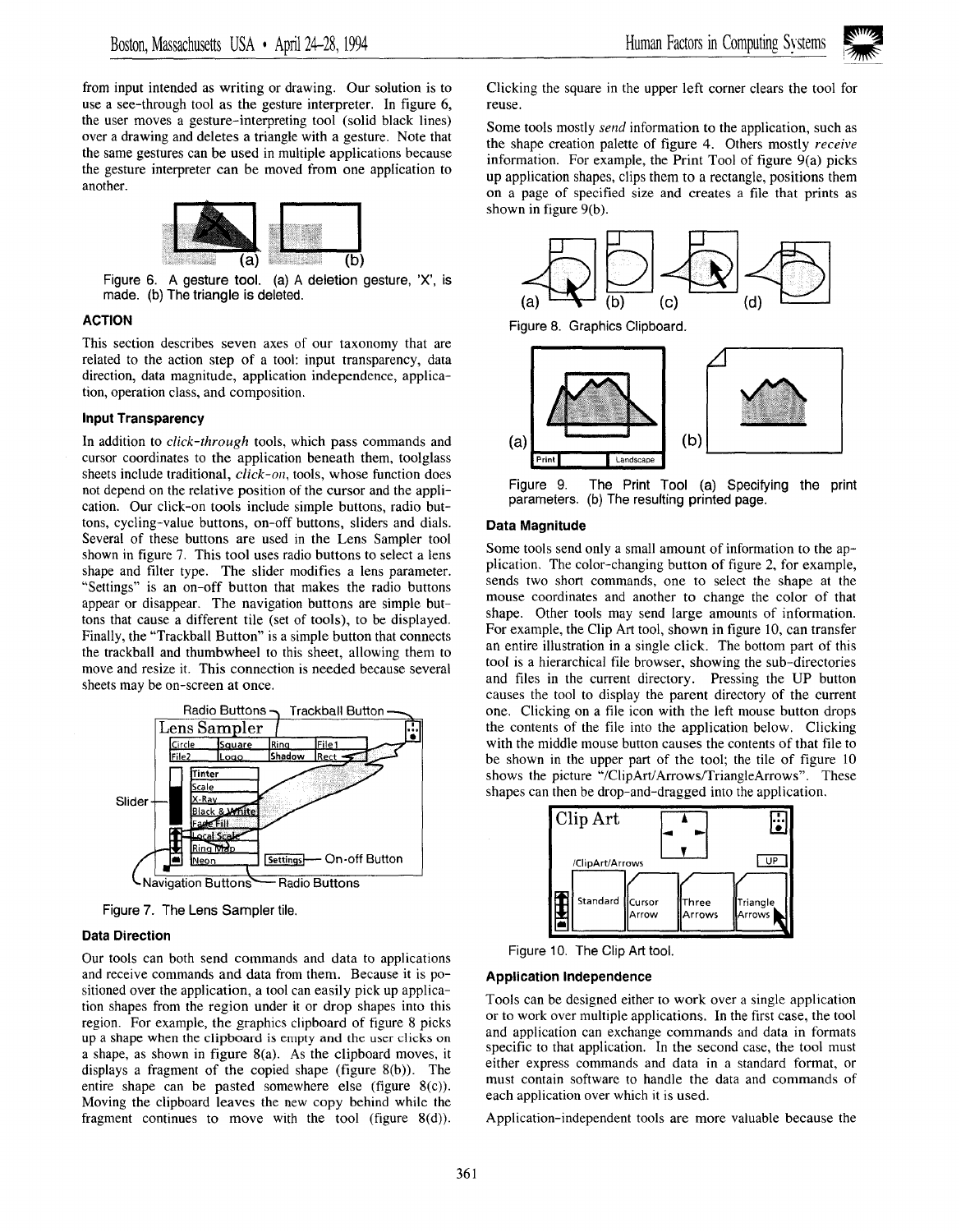

investment in learning to use them pays off in many different contexts. This is in contrast to current tools that are bound' to an application, requiring, as Bruce Tognazzini put it, "having to slide your entire house inside a hammer before you can hang a picture on the wall" [8].

#### Application

See-though tools can be used over virtually any screen-based application, including illustrators, text editors, 3D modelers, spreadsheets, and CAD packages. Another interesting possibility is to use see-through tools over traditional tools. For example, figure 11 shows a tool that creates a graphical macro by picking up click-on buttons from a traditional control panel. Figure  $11(a)$  shows part of the control panel of a graphics editor. These traditional iconic buttons set dash patterns and determine whether lines will have round or square ends. Figure  $11(b)$  shows the macro tool. The upper part of this tool is a clipboard that copies buttons. The user has picked up a dash pattern button and a round-line-ends button by clicking on them through this region (recall figure 8). The resulting tool is placed over an oval shape (which originally had a solid border) and applied. The resulting oval has a dash pattern with round dots as shown.



Figure 11. Making a macro. (a) A traditional control panel. (b) Applying a macro to an oval.

## Operation Class

See-through tools can perform any operation that traditional buttons can perform, plus other operations normally associated with modes. In a graphics editor for example, these tools can select, create, delete, and modify shapes. Examples of these operations are shown throughout this paper. Here we describe some unusual tools for deletion and modification.

Deletion tools can be built with magic lens filters that make it easy to find the object to be deleted and make it easy to undo a mistake. For example, a filter in the tool can show the objects that were most recently deleted. Clicking on a "ghost" object causes its deletion to be undone.

Of the many modification tools, see-through tools that modify shape, position, size, or orientation are particularly interesting because they can incorporate visual guidelines, such as the alignment lines and circles of snap-dragging [2]. Figure 14, which will be described below, is an example.



Figure 12. Color editor for fill and line colors.

See-through tools can also integrate the process of getting a current value, modifying it, and applying it. The color editor of figure 12 has four click-through buttons and six sliders. The upper-left and upper-right rectangles pick up a line color and fill color respectively. The red-green-blue sliders on the left or the hue-saturation-value sliders on the right can modify

the color. The arrow in the middle shows the resulting color. The lower-left and lower-right rectangles apply this color to lines or filled regions, respectively. The shape in figure 12 is receiving a new fill color.

#### **Composition**

Some see-through tools compose with other tools when the tools are overlapped to form a stack. For example, we can combine a fill-color setting tool with a line-color setting tool to form a tool that sets both fill and line color.

To support composition, a tool must be willing to accept a command that has come from another tool and emit a modified command that blends its function into the received command. This blending may be done in several ways: A tool may append its command to end of the incoming one, prepend its command to the beginning, or modify the incoming command in a more general way. For example, a tool that protects illustrations from being edited would remove, from any command it receives, all requests to edit the objects below.

## APPEARANCE

This section describes two axes related to appearance: output transparency and lens presence.

## Output Transparency

Well-designed see-through tools must be visible enough to see, but simple enough so as not to clutter the user's view of the applications below. For some tools, an acceptable appearance may require using stippled, translucent, or transparent regions. Some of our translucent tools use a color-tinting magic lens filter [4] to draw their interiors.

### Lens Presence

Adding a magic lens filter to a click-through tool can improve the usability of the tool by revealing information appropriate to the tool's operation. Conversely, adding input handling to a filter increases its utility, by making it possible to act on the information revealed by the filter. Figure 13(a) shows a clickthrough tool being used to select the hidden upper left corner of a square. Figure 13(b) shows a filter that produces a wireframe view of objects seen through it. Figure 13(c) is a tool that combines the click-through tool and the filter to create a tool that aids selection of hidden corners.



Figure 13. Three tools. (a) Vertex selector. (b) X-ray filter. (c) Vertex selector with x-ray filter.

#### MOTION

This section describes one axis related to motion: moves with.

The toolglass sheet moves relative to objects on other layers, including the cursor, the screen, and applications. Each of these other objects provides a reference frame that a seethrough tool may move with. Most of our tools move and resize as a unit with the sheet. However, our grid tools draw their grids relative to the coordinate system of the screen (to allow inter-application alignment) or relative to a particular application.

Some tools are a hybrid, moving with the sheet some of the time and with scene objects at other times. So long as the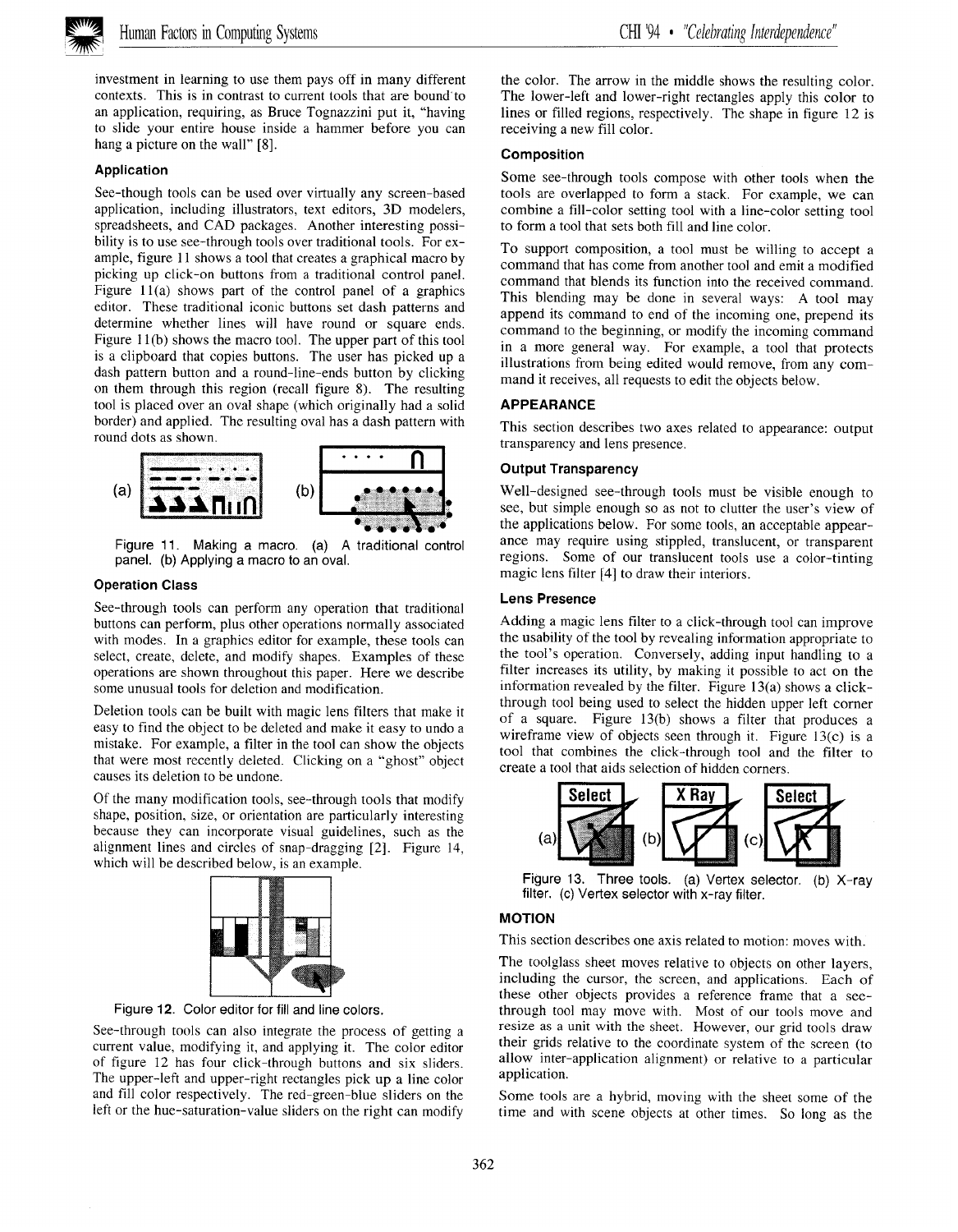

object doesn't move into the space of other tools, these motions cause little confusion. For example, figure 14(a) shows a tool whose parts translate relative to scene objects. This alignment tool consists of two circles. When the center of the tool is positioned near a scene vertex, the circles move to snap their centers to that vertex using snap-dragging gravity [2] as shown in figure 14(b). The user can then use the circles This tool is like a template that is held in the non-dominant hand while the user draws with the dominant hand.



Figure 14. An alignment circles tool,

Tools may even move with specific application objects. For example, the large rectangle in Figure 15(b) is a magic lens filter that creates a small control panel next to the left edge of each text object. The control panel displays the current font size of the text and includes arrows that increase or decrease the font size when pressed. This tool replaces traditional tools



Figure 15. A font-size tool. (a) Some text. (b) The filter reveals font size controls. The user makes some text larger.

Tools may move in a variety of ways including translating, rotating, or scaling. For example, we envision a text creation tool that can be rotated relative to the sheet. By rotating this tool, the user indicates the orientation that new text will have.

# INSTANTIATION

This section describes our final three axes, which relate to instantiation: customization, persistence, and complexity.

## Customization

See-through tools can be customized in a variety of ways. Parameters can be changed with click-on tools such as sliders, dials, and multi-valued buttons. In addition, a tool can be moved or copied within a tile by clicking on a small button in one corner of the tool with different mouse buttons. Alternatively, when two toolglass sheets are overlapped, tools can be "punched through" from one sheet to the other. If one tool is copied on top of another tool, the tools are composed, if possible, to form a macro. Customized tiles can be saved to disk and retrieved for later use.

## Persistence

Some see-through tools always appear in the same place on a particular tile, or on all tiles (e.g., like the background card in HyperCard). For example, the Navigation and Trackball buttons in figure 7 appear on all tiles of our Cedar implementation.

On the other hand, to reduce screen clutter, other tools appear only when needed. For example, the radio buttons in figure 7 appear when the button named "Settings" is on and disappear when it is off. Likewise, the font-size changing buttons of figure 15 appear only when text strings are present.

# **Complexity**

While many of the tools described here have only a small number of components, powerful tools can be built having many. For example, the color editor of figure 12 has two color lifting buttons, two color applying buttons and six sliders. Useful tools may be much more complicated than this, perhaps combining all of the functionality of existing control panels or property sheets into a single see-through tool.

# SUMMARY OF THE TAXONOMY

Table 1 summarizes the axes of variation discussed in this paper. This taxonomy is not complete. There are other kinds of variation for each of the operational steps that have been discussed and other operational steps to consider. However, this taxonomy does provide an initial map of the design space for see-through tools.

While a few of these 14 axes depend on each other, they are largely orthogonal. Thus, any value on one axis can be combined with almost any value on any other axis, resulting in a large design space. The Composition and Input Transparency axes are related, in that composition rules on input make sense only if some overlapped tools are click-through. Persistence and Moves With are related in that tools that appear in response to data will most likely move with that data rather than with something else.

| Trigger Type:                                 | Click, Drag-out, Drag-in,         |
|-----------------------------------------------|-----------------------------------|
|                                               | Drag-out-and-in, Gesture,         |
|                                               | Overlapped tool                   |
| <b>Input Transparency:</b>                    | Click-through, Click-on           |
| Data Direction:                               | Down, Up, Both                    |
| Data Magnitude:                               | Simple command, , Database        |
| Application Indep.:                           | No. Yes                           |
| Application:                                  | Graphics, Text, Other click-      |
|                                               | throughs, Traditional tools,      |
| <b>Operation Class:</b>                       | Select, Create, Delete, Modify,   |
| Composition:                                  | Append, Prepend, Modify           |
| <b>Output Transparency:</b>                   | Opaque, Stippled, Translucent,    |
|                                               | Transparent                       |
| Moves With:                                   | Sheet, Application, Both, Object, |
|                                               | Cursor                            |
| Lens Presence:                                | No, Yes                           |
| Customization:                                | None, Parameters, Editable        |
| Persistence:                                  | Always, Temporal mode,            |
|                                               | Appears in context                |
| Complexity:                                   | Single part, , Many parts         |
| Table 1. 14 Taxonomy Axes and Typical Values. |                                   |

As the examples in this paper indicate, interesting tools can be found throughout the space determined by these axes.

# **CONCLUSIONS**

We have constructed a taxonomy of see-through tools by looking for variability in the ways they respond to five basic events: triggering, generating an action, drawing, moving, and instantiating. For each of these categories of response, we found one or more types of variability, producing 14 axes in our taxonomy. At the same time, we have presented over a dozen examples of novel see-through tools that motivate the different kinds of variability.

This paper does not present the only possible taxonomy of see-through tools, and none of our example tools is likely to be the best see-through tool for performing a given function. However, our examples and taxonomy do show that, far from being just a new way to present transparent menus, the see-